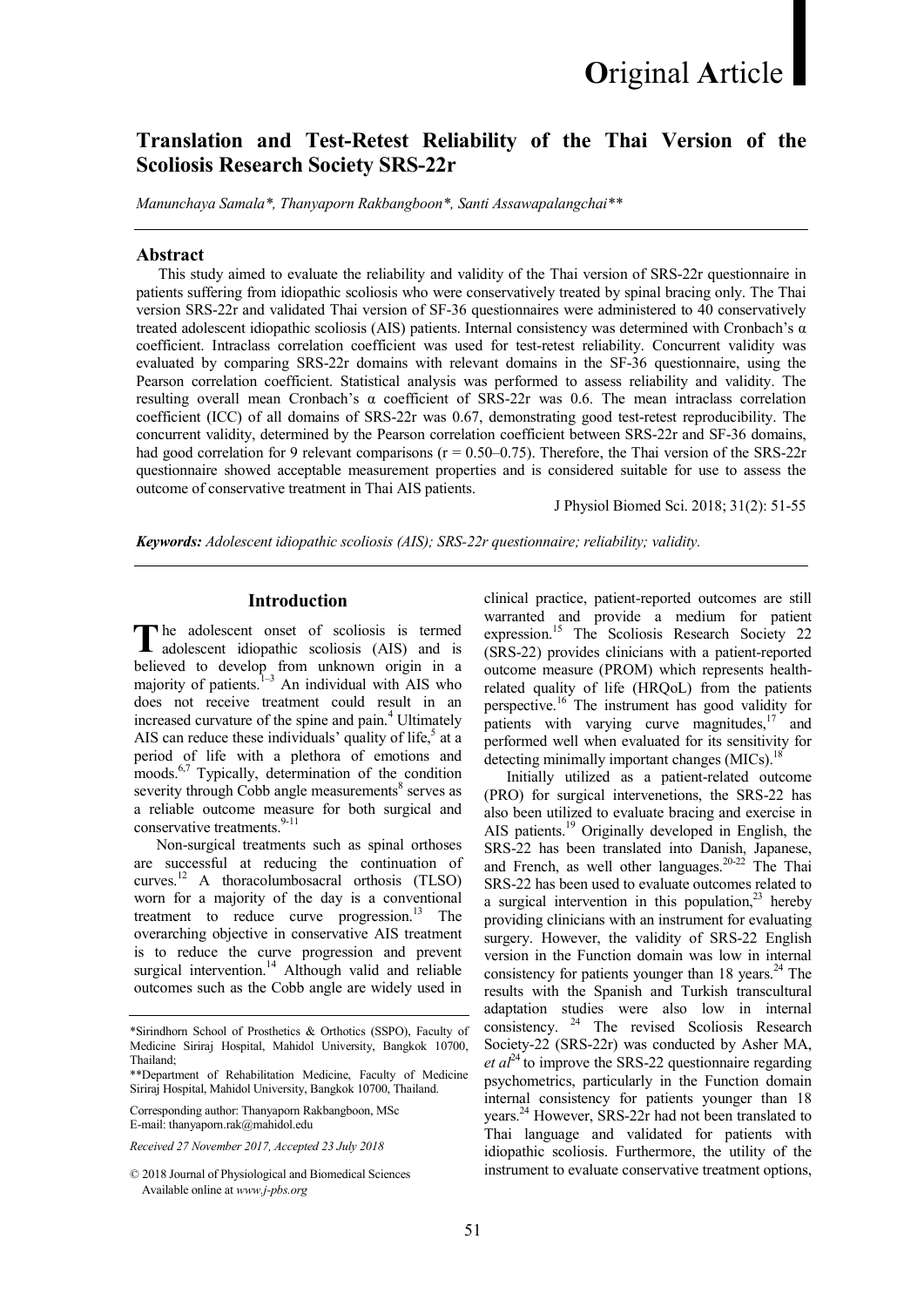such as the orthosis, is warranted and has yet to occur. Over the past year, the SRS-22r questionnaire in particular has gained acceptance and is widely used in English-speaking countries. In countries where English is not the native language, cross-cultural adaptation of the content is required. Thus, the objective of this study was to translate the SRS-22r questionnaire to Thai and evaluate its ability to provide an accurate indication of HRQoL.

#### Materials and Methods

#### **Participants**

Forty individuals with AIS were recruited and participated in the study which was approved by the Institutional Review Board of the Faculty of Medicine Siriraj Hospital, Mahidol University (Si. 582/2009). All subjects and parents agreed to participate in the study and provided written informed consent. Radiographic images were used in conjunction with a single physician diagnosis to determine the presence and levels of AIS severity. Participants ranged in age, with skeletal immaturity, 10-18 years of age, Cobb angle measurements between 20-45˚, and were conservatively treated by spinal bracing only. This research excluded all patients who were diagnosed with other types of scoliosis and treated by surgery. The SRS and Society of Scoliosis Orthopedic and Rehabilitation Treatment (SOSORT) guidelines were referred to during the inclusion criteria determination.<sup>25,26</sup> Each participant had previously received spinal orthosis treatment with a TLSO. The treatment comprised of patients wearing the device for the duration of the day with an allotted doffing time for bathing and personal hygiene. Participants had previously attended the clinic on a bimonthly basis for evaluation and device modification by the rehabilitation team.

#### Translation

The translation process was performed in a manner which focused on proper translation and crosscultural adaption as encouraged by the World Health Organization (WHO).<sup>27</sup> Two native Thai speakers performed forward translation of the SRS-22r English version.<sup>24</sup> Both translations were then reviewed by translators and discrepancies were evaluated before a final instrument was created. This final Thai instrument was provided to two independent native English speakers who created backwards translations. A committee consisting of a physician, an orthotist and forward translators reviewed the Thai translation of the instrument which resulted in a 22 question instrument covering 5 total domains: Functional (5 items), Pain (5 items), Self-image (5 items), Mental health (5 items) and Satisfaction (2 items).

#### Evaluation

Correlating domain scores and determination of SRS-22r predictability were performed by comparing the Thai SRS-22r with the Thai Short-Form Survey (SF-

 $36$ .<sup>28,29</sup> Study participants who returned to the clinic after 6-month orthotic treatment were asked to completed the first set of questionnaires, both the Thai SRS-22r and Thai SF-36. Thereafter, the second questionnaire which is Thai SRS-22r was mailed to participants who had completed the first set. The patients completed the second questionnaire and mailed it back to the researchers. The average response time between the first and second questionnaires was 14 days.<sup>34,39</sup>

# Statistical analysis

Statistical analysis was performed using SPSS Statistics version 18.0 (IBM, Armonk, NY, USA). Reliability assessments were performed by calculating Cronbach's α, and intraclass correlation coefficient (ICC) values were determined to evaluate internal consistency and test-retest reproducibility of the aforementioned instruments. An internal consistency reliability (Cronbach's α) of 0.90 was defined as excellent internal consistency; 0.80-0.89, very satisfactory; and  $0.50$ -0.79, good.<sup>30</sup> Test-retest reliability, determined by the ICC, was classified as excellent  $($ >0.75) and good (0.40-0.75). Concurrent validity of the domains of Thai SRS-22r and Thai SF-36 was determined by using Pearson correlation coefficient, with a coefficient of  $\geq$ 0.75 being excellent; 0.50-0.75, good; 0.25-0.50, moderate; and  $\leq 0.25$ , poor.<sup>31</sup> A statistically determined difference was defined by a P value of less than 0.01. Related domains of both instruments were identified and compared using Pearson correlation coefficient.<sup>29</sup>

#### **Results**

Forty participants completed the first set of instruments and forty first-time instrument respondents completed and returned the second sampling of the survey with the mean age at time of instrument completion being 14.1±2.1 (mean±SD); this included 35 females (87.5%) and 5 males (12.5%).

Table 1 Descriptive statistics of individual domain scores, SRS-22r and SF-36.

| Mean (SD)   |          |       |                                                    |
|-------------|----------|-------|----------------------------------------------------|
|             |          |       |                                                    |
| 3.6(0.6)    | 2.0.4.6  | 2.5%  | 7.5%                                               |
| 4.1(0.6)    | 2.8, 5.0 | 2.5%  | 10.0%                                              |
| 2.9(0.6)    | 1.0.4.4  | 2.5%  | 2.5%                                               |
| 3.5(0.7)    | 1.6.4.6  | 2.5%  | 10.0%                                              |
| 3.9(0.7)    | 1.5.5.0  | 7.5%  | 15.0%                                              |
|             |          |       |                                                    |
| 66.4 (21.9) | 20.100   | 2.5%  | 5.0%                                               |
| 39.4 (33.9) | 0.100    | 30.0% | 10.0%                                              |
| 71.6 (20.4) | 25.100   | 2.5%  | 20.0%                                              |
| 57.1(21.5)  | 5.90     | 2.5%  | 2.5%                                               |
| 56.4 (21.2) | 0.90     | 2.5%  | 2.5%                                               |
| 72.5 (25.8) | 0.100    | 2.5%  | 27.5%                                              |
| 70.0 (37.6) | 0,100    | 15.0% | 52.5%                                              |
| 70.8 (20.7) | 4.100    | 2.5%  | 2.5%                                               |
|             |          |       | Min, Max %Floor <sup>c</sup> %Ceiling <sup>d</sup> |

 $\textsuperscript{a}$ SRS-22r scale: 5 = best, 1 = worst;  $\textsuperscript{b}$ SF-36 scale: 100 = best,  $0 =$  worst;  $\degree$ %Floor effect: percentage of patients reaching the lowest score in each individual domain: <sup>do</sup> Ceiling effect: percentage of patients reaching the highest score in each individual domain; n=40.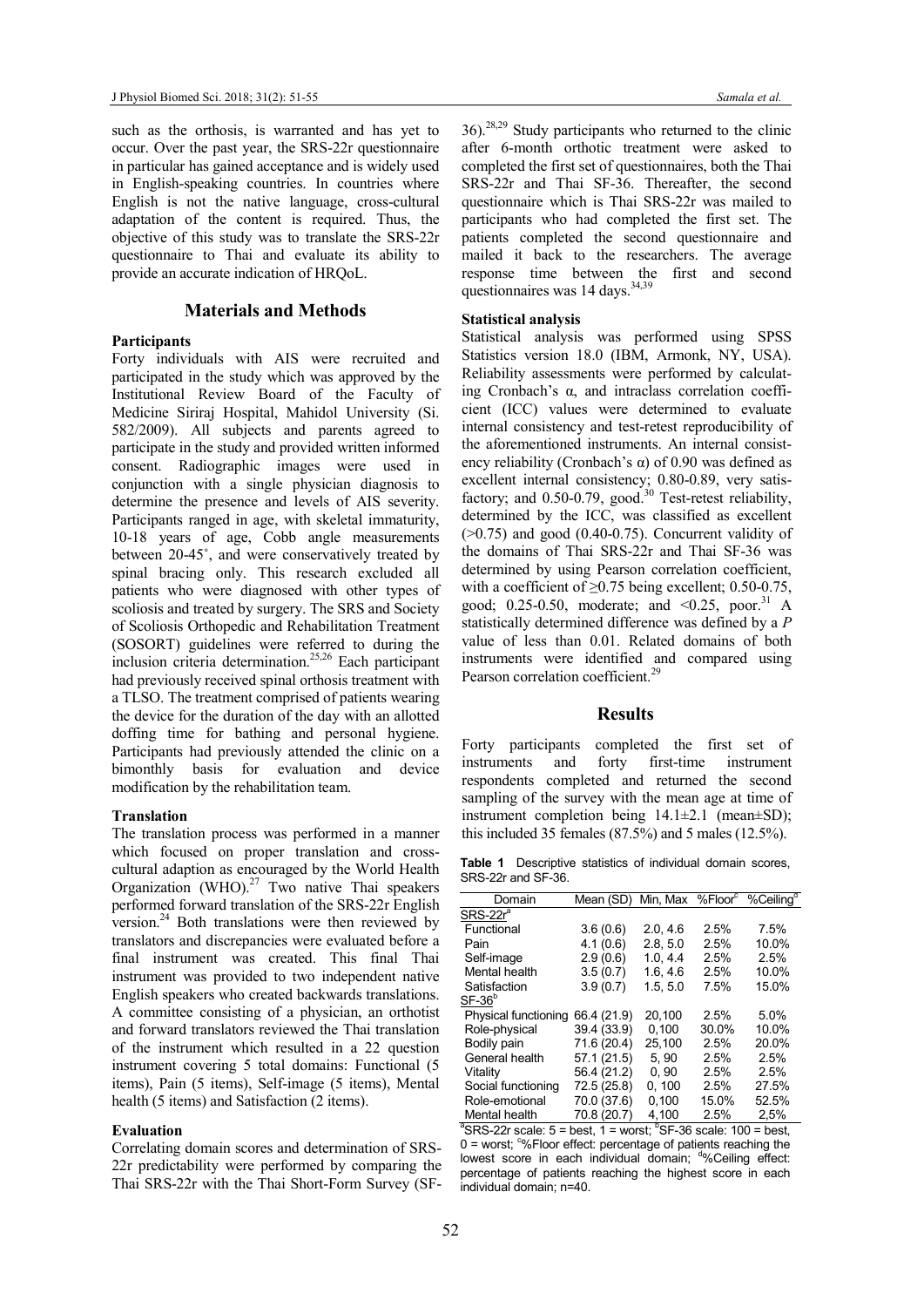Table 2 Internal consistency reliability (Cronbach's α coefficients) and test-retest reliability as determined by the Intraclass Correlation Coefficient (ICC).

| SRS-22r                   |        | Cronbach's Cronbach's | ICC  | ICC <sup>39</sup> |
|---------------------------|--------|-----------------------|------|-------------------|
| Domain                    | α      | $\sim$ <sup>24</sup>  |      |                   |
| Function/activity         | 0.77   | 0.78                  | 0.77 | 0.78              |
| Pain                      | 0.64   | 0.85                  | 0.64 | 0.81              |
| Self-image                | 0.84   | 0.77                  | 0.82 | 0.88              |
| Mental health             | 0.72   | 0.82                  | 0.69 | 0.82              |
| Satisfaction              | 0.28   | 0.89                  | 0.43 | 0.79              |
| Mean                      | 0.65   | 0.82                  | 0.67 | 0.82              |
| corresponding<br>$n=40$ : | values | Asher<br>from         | et   | $a^{\sqrt{24}}$   |

Potoupnis et al.<sup>39</sup>

Average brace time worn per day was 15.3±6.5 hours. The resulting scores are summarized in Table 1. For SRS-22r, all domains, aside from the Satisfaction domain, exhibited low levels of floor effect (<7%). Low-level floor effect was also observed in the SF-36 domains except for Role-physical and Role-emotional domains (>7%). All domains, with the exception of Self-image on the Thai SRS-22r, and four domains on the SF-36 (Role-physical, Bodily pain, Social functioning, Role-emotional), resulted in a high ceiling effect (>7%). Results of internal consistency and test-retest reliability of the Thai SRS-22r are provided in Table 2. The mean overall Cronbach's α coefficient of the SRS-22r was 0.65. Furthermore, the Cronbach's α coefficient was excellent for the selfimage domain (0.84) and good for three of the remaining domains: Functional, 0.77; Pain, 0.64; Mental health, 0.72. Test-retest reproducibility correlations are provided in Table 2. The mean ICC for all domains of the Thai SRS-22r was 0.67, demonstrating a very satisfactory to excellent testretest reproducibility. Function-activity and Selfimage domains exhibited an excellent ICC of 0.77 and 0.82, respectively. Concurrent validity of the Thai SRS-22r when compared to the Thai SF-36 was good in nine domain comparisons ( $r= 0.50$ -0.75), moderate for 21 comparisons  $(r=0.25-0.50)$  with the remainder of comparisons having poor correlations (Table 3).

Table 3. Validity of dimensions of the SRS-22r domains and the relevant SF-36 domains: Pearson correlation coefficients (r).

| SRS-22r domain                  | SF-36 domain                  | Pearson r P value |         |
|---------------------------------|-------------------------------|-------------------|---------|
|                                 | Physical functioning          | 0.47              | 0.002   |
| Function                        | Role physical                 | 0.45              | 0.003   |
| /activity                       | Bodily pain                   | 0.50              | 0.001   |
|                                 | General health<br>perceptions | 0.45              | 0.003   |
|                                 | Physical functioning          | 0.47              | 0.003   |
| Pain                            | Role physical                 | 0.25              | 0.126   |
|                                 | Bodily pain                   | 0.55              | < 0.001 |
| Self-image<br>/appearance       | Physical functioning          | 0.34              | 0.030   |
|                                 | General health                | 0.45              | 0.004   |
|                                 | Social functioning            | 0.62              | < 0.001 |
| Mental health                   | Vitality                      | 0.71              | < 0.001 |
|                                 | Social functioning            | 0.61              | < 0.001 |
|                                 | Mental health                 | 0.77              | < 0.001 |
| Satisfaction<br>with management | Physical functioning          | 0.05              | 0.783   |
|                                 | Role physical                 | 0.12              | 0.455   |
|                                 | Bodily pain                   | 0.19              | 0.230   |
|                                 | General health                | 0.10              | 0.533   |
|                                 |                               |                   |         |

## **Discussion**

The Scoliosis Research Society 22 (SRS-22) was created to provide clinicians a health-related quality of life (HRQoL) outcome measure.<sup>16</sup> The SRS-22r instrument was translated in Thai and evaluated in a cohort of conservatively treated AIS patients. Internal consistency overall was lower than the English version of the SRS-22r, with our Cronbach's α being 0.65 and previous authors being  $0.82<sup>24</sup>$  The 'Satisfaction with management' domain had a low Cronbach's  $\alpha$  coefficient of 0.28, which might be attributable to subtle cultural features of our study population. This particular domain showed lower internal consistency than that of other instrument versions.<sup>32–35</sup> Overall, the differences observed in our values might be attributed to our choice of treatment intervention as opposed to the translation itself. It is our belief that the lower values observed might be a result of the psychological status or cultural norms of Thai adolescents,<sup>6</sup> as the bracing procedure can alter psychological wellbeing.<sup>5</sup> Cosmesis of the brace itself might also explain some of the differences in domain values in our study. Test-retest reliability was greater than 0.75 for Function and Self-image domains, yet the ICC of all domains of our instrument was lower than the Greek version of the SRS-22r, as shown in Table  $2.^{39}$ 

Our study showed a satisfactory concurrent validity of our instrument with the Thai SF-36. This is an important finding for clinicians with a vested interest in measuring HRQoL for AIS patients treated conservatively. Moreover, the Mental health domain showed excellent correlation with the respective domain of the SF-36, similar to previous literature.<sup>36</sup> Satisfaction domain values ranged from 0.05 to 0.19 were markedly low. Previous scholars have also observed a poor correlation amongst the satisfaction with management domain of the SRS-22 and respective domains of the SF-36.<sup>29,37</sup> Still, the SF-36 instrument has yet to be examined for validity in AIS patients. A Rasch analysis could provide a potentially more robust and precise assessment of the Thai SRS- $22r<sup>40</sup>$  Future research should consider the use of this probability statistical method for psychometric analysis of this important outcome measure.<sup>38</sup> The refinement of the Thai SRS-22r questionnaire in the Satisfaction with management domain are needed.

#### Conclusion

Bridging the gap between spinal orthosis treatment and a proper assessment of quality of life is critical to orthotic practice. The Thai SRS-22r questionnaire has adequate internal consistency, good to excellent reproducibility and validity. The use of this version of the instrument opens up an opportunity for local Thai clinicians to better evaluate outcomes of spinal orthoses. Future research should be directed at investigating the use of this instrument for AIS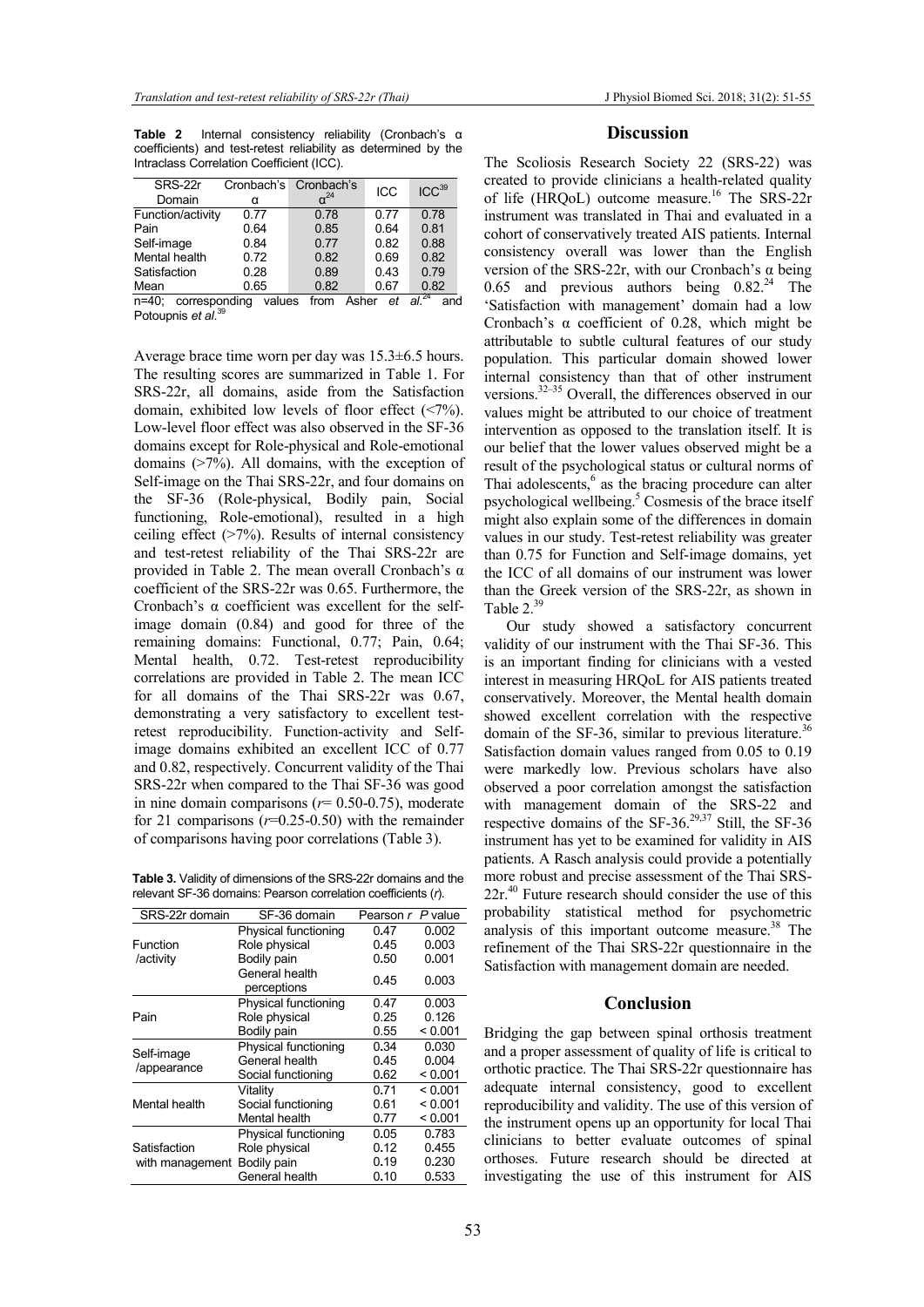patients with a variety of conservative bracing treatments.

#### Acknowledgments

This study was supported by the Siriraj Research Development Fund, as managed by Routine to Research (R2R) Unit. The authors would like to thank Dr. Gary Guerra for his kind assistance and expert comments during this study.

# Conflict of Interest

# None to declare.

## References

- 1. Weiss H-R. Spinal deformities rehabilitation state of the art review. Scoliosis. 2010; 5: 28.
- 2. Altaf F, Gibson A, Dannawi Z, Noordeen H. Adolescent idiopathic scoliosis. BMJ. 2013; 346: f2508.
- 3. Schlösser TPC, van der Heijden GJMG, Versteeg AL, Castelein RM. How 'idiopathic' is adolescent idiopathic scoliosis? A systematic review on associated abnormalities. PLoS One. 2014; 9: e97461.
- 4. Danielsson AJ. Natural history of adolescent idiopathic scoliosis: A tool for guidance in decision of surgery of curves above 50°. J Child Orthop. 2013; 7: 37-41.
- 5. Rivett L, Rothberg A, Stewart A, Berkowitz R. The relationship between quality of life and compliance to a brace protocol in adolescents with idiopathic scoliosis: A comparative study. BMC Musculoskelet Disord. 2009; 10: 5-8.
- 6. Matsunaga S, Hayashi K, Naruo T, Nozoe S, Komiya S. Psychologic management of brace therapy for patients with idiopathic scoliosis. Spine (Phila Pa 1976). 2005; 30: 547-50.
- 7. Freidel K, Petermann F, Reichel D, Steiner A, Warschburger P, Weiss HR. Quality of life in women with idiopathic scoliosis. Spine (Phila Pa 1976). 2002; 27: E87-91.
- 8. Brink RC, Wijdicks SPJ, Tromp IN, Schlösser TPC, Kruyt MC, Beek FJA, et al. A reliability and validity study for different coronal angles using ultrasound imaging in adolescent idiopathic scoliosis. Spine J. 2018; 18: 979-85.
- 9. Tauchi R, Kawakami N, Castro MA, Ohara T, Saito T, Morishita K, et al. Long-term surgical outcomes after early definitive spinal fusion for early-onset scoliosis with neurofibromatosis type 1 at mean follow-up of 14 years. J Pediatr Orthop. 2017; doi: 10.1097/BPO.0000000000001090.
- 10. Babaee T, Kamyab M, Ahmadi A, Sanjari MA, Ganjavian MS. Measurement of Milwaukee brace pad pressure in adolescent round back deformity treatment. Asian Spine J. 2017; 11: 627-33.
- 11. Zhu Z, Xu L, Jiang L, Sun X, Qiao J, Qian BP, et al. Is brace treatment appropriate for adolescent idiopathic scoliosis patients refusing surgery with Cobb angle between 40 and 50 degrees. Clin Spine Surg. 2017; 30: 85-9.
- 12. Asher MA, Burton DC. Adolescent idiopathic

scoliosis: Natural history and long term treatment effects. Scoliosis. 2006; 1: 2.

- 13. Katz DE, Richards BS, Browne RH, Herring JA. A comparison between the Boston brace and the Charleston bending brace in adolescent idiopathic scoliosis. Spine (Phila Pa 1976). 1997; 22: 1302- 12.
- 14. Morrissey RT, Weinstein SL. Lovell and Winter's Pediatric orthopaedics. 6th ed. Philadelphia: Lippincott Williams & Wilkins; 2005.
- 15. Haher TR, Valdevit A. The use of outcomes instruments in the assessment of patients with idiopathic scoliosis. Instr Course Lect. 2005; 54: 543-50.
- 16. Haher TR, Gorup JM, Shin TM, Homel P, Merola AA, Grogan DP, et al. Results of the Scoliosis Research Society instrument for evaluation of surgical outcome in adolescent idiopathic scoliosis: A multicenter study of 244 patients. Spine (Phila Pa 1976). 1999; 24: 1435-40.
- 17. Berliner JL, Verma K, Lonner BS, Penn PU, Bharucha NJ. et al. Discriminative validity of the Scoliosis Research Society 22 questionnaire among five curve-severity subgroups of adolescents with idiopathic scoliosis. Spine J. 2013; 13:127-33.
- 18. Monticone M, Ambrosini E, Rocca B, Foti C, Ferrante S. Responsiveness and minimal important changes of the Scoliosis Research Society-22 Patient Questionnaire in subjects with mild adolescent and moderate adult idiopathic scoliosis undergoing multidisciplinary rehabilitation. Spine (Phila Pa 1976). 2017; 42: E672-9.
- 19. Negrini S, Donzelli S, Lusini M, Minnella S, Zaina F. The effectiveness of combined bracing and exercise in adolescent idiopathic scoliosis based on SRS and SOSORT criteria: A prospective study. BMC Musculoskelet Disord. 2014; 15: 263.
- 20. Simony A, Carreon LY, Andersen MO. Reliability and validity testing of a Danish translated version of the Scoliosis Research Society Instrument–22 Revised (SRS-22R). Spine Deform. 2016; 4:16-21.
- 21. Théroux J, Stomski N, Innes S, Ballard A, Khadra C, Labelle H, et al. Revisiting the psychometric properties of the Scoliosis Research Society-22 (SRS-22) French version. Scoliosis Spinal Disord. 2017; 12: 21.
- 22. Hashimoto H, Sase T, Arai Y, Maruyama T, Isobe K, Shouno Y. Validation of a Japanese version of the Scoliosis Research Society-22 Patient Questionnaire among idiopathic scoliosis patients in Japan. Spine (Phila Pa 1976). 2007; 32: E141-6.
- 23. Sathira-Angkura V, Pithankuakul K, Sakulpipatana S, Piyaskulkaew C, Kunakornsawat S. Validity and reliability of an adapted Thai version of Scoliosis Research Society-22 questionnaire for adolescent idiopathic scoliosis. Spine (Phila Pa 1976). 2012; 37: 783-7.
- 24. Asher MA, Lai SM, Glattes RC, Burton DC, Alanay A, Bago J. Refinement of the SRS-22 health-related quality of life questionnaire function domain. Spine (Phila Pa 1976). 2006; 31: 593-7.
- 25. Korbel K, Kozinoga M, Stoliński Ł, Kotwicki T. Scoliosis Research Society (SRS) Criteria and